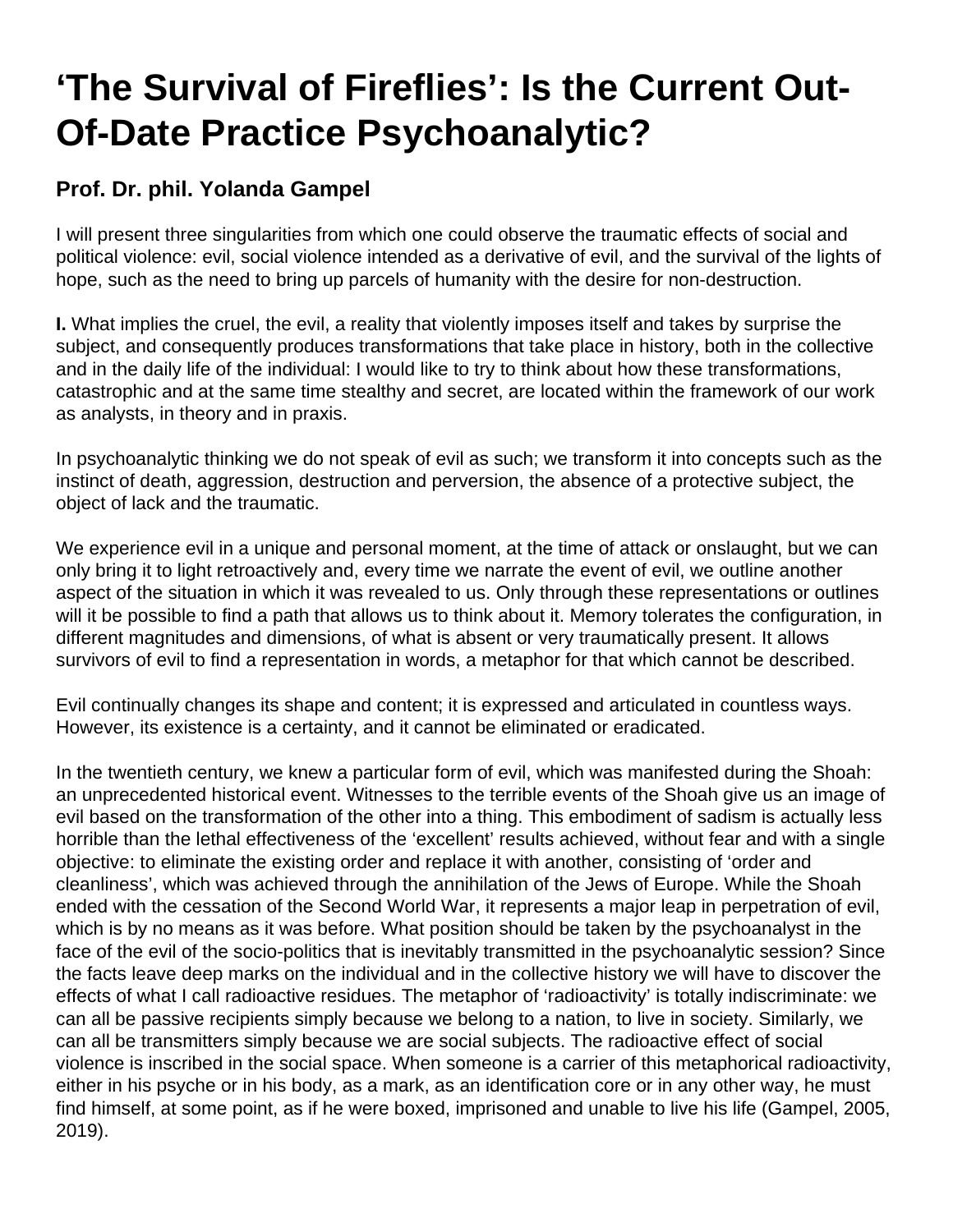**II.** I continue to refer to social political violence, thinking of it as a derivative of evil. I will only refer to events that occurred in 2014 and 2015 in Israel and Europe. Each of you can think about it from what happened in South America, Central America, Africa, etc.

If an event arises in a context of uniformity, it produces a difference, something we cannot predict. However, since January 2015, the rapid succession of events became an undifferentiated backdrop. We knew this would continue; we could predict that new events would arise, but not where they would occur. It is as if these had changed meaning and function and become part of everyday life. What we were experiencing was a way to survive rather than live.

January 2015, the Charlie Hebdo shooting in Paris, the knife attacks in Israel, the so-called 'refugee crisis' of the summer of 2015. A lot of people were fleeing war, terror and persecution in search of a better future. In Europe, on the one hand, there was a wave of solidarity on the part of civil society, but on the other hand there was also an intense debate on security and border control policies. The 'refugee crisis' has contributed to the resurgence of border debates as lines of demarcation of authority, law and identity in general, on the need to rub external borders while dismantling and questioning internal problems.

Paris, 13 November 2015, 22:30. The unbridled thinking of Islamism, populism, anti-Semitism, hatred that leads to the persecution of suspects, the legitimization of conspiracy theory, terror, the identification of the enemy among us. Attacking an enemy hidden under the guise of good and punishing without limit the other who would be responsible for human suffering,

On the Friday after the murder of three young men who were celebrating a birthday in a Tel Aviv bar, I received an urgent consultation request. A young woman who had come to Israel to visit relatives began to have panic attacks accompanied by tremors, crying, anguish and moments of paralysis. O. recounts that she had had to travel for work reasons, and in each of the places where she went there was a terrorist attack. She was in Paris on 13 November, near the site of the massacre. The following week, when she took the train to Belgium, she and the other passengers were forced to stay in their carriages because the city had been closed. Finally, she arrives in Israel a day before the attempt on Dizengoff Street.

She asks me if I know any place in the world with a context of peace. I was learning from her narrative in the daily sessions we had that week that, for O., violence is a persistent condition, not just a serious turnout. The conversation was sometimes interrupted by her inner confusion, while, at other times, her narrative was strongly associative. Through connective thinking, critical, painful, unthinkable moments arose, linked to political and social violence.

These moments had been impossible to contain and had acted as cumulative traumas that led her into exile, in search of a transitional space on Planet Earth. O. is from South Africa, she and her coworkers were attacked with knives in her office. Some died, but she was saved. However, a week later she left her native country and began wandering around the world.

Chills have subsided. Anguish and fear persist, but with less intensity. She can work and communicate with others. During our fifth meeting, the anxious tone is reduced, but great pain and great fragility persist. She refers to a dream that gives rise to a sad mood. I point out that I think she is sad today. She bursts into tears and begins to talk about how difficult it is for her not to be able to live in South Africa. It is a beautiful country, with a magnificent landscape of mountains and forests. She thought she would always live there, but this will not be.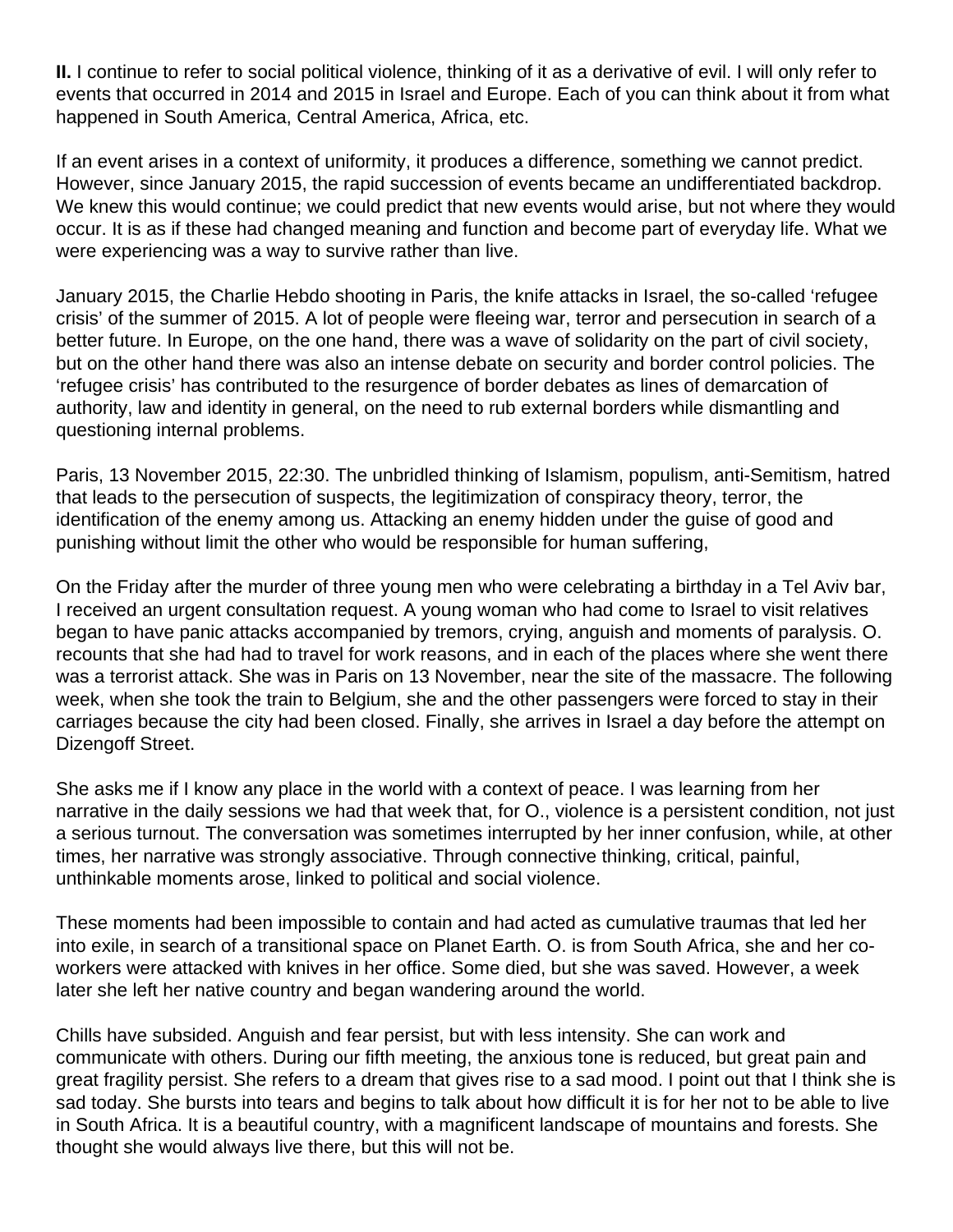She recounts two other horrific episodes of attacks on remote chalets by rapist and murderous gangs. She will never be able to make a decision freely.

My job as a psychoanalyst during the preceding months, in the summer of 2014, was a constant challenge. In the midst of the Gaza war, I was in contact with my Israeli patients in the office and with my colleagues in Gaza, through constant consultation talks. The work during that period involved a constant challenge a web of overlap of worlds (Puget & Wender, 1982) in which patients and therapists coexist; there is, and, at the same time, there is not cessation, a synapse, a link, a different dynamic of transfer-countertransfer. In Israel, there is a passage from an interior to an outer that demands action; it is the siren and the need to go to the shelters and return to the session. In Gaza, homeless children and women were attacked by Israel from the air and, at the same time, forced to remain in the place by men whose extremist ideology of sacrifice demanded that they accept death. There was so much suffering on both sides... how can you go on? And yet we do. The link, the bridge allows you to move from one side to the other.

How can we elaborate this in the analysis? What are the displacements we create in our understanding of victims and perpetrators? How do we conceptualize the fear of imminent annihilation by the environment and the impact of such fear on individuals? How can we avoid the tendency to look the other way in the face of the suffering of the other in the name of the social context? How can we acquire historical consciousness without losing the theoretical universe of the intra-subjective and intersubjective unconscious of psychoanalysis?

Within this reality, the retreat (to the office) acquires a nuance of flight from pain and pseudoindependence. And while I feel that this reality is not entirely mine, I contribute to generating it even if I do not intervene, because I am part of this country, and my relationship with Israel is one of personal involvement. I also wonder, as an analyst: how can I maintain a complex and 'correct' experience of historical consciousness without losing the ability to sustain the firm, consistent and focused singular state of permanent attention that characterizes psychoanalysis?

**III.** 'Searching for Fireflies', published by Pier Paolo Pasolini in Corsair Writings (1975), in which he uses the poetic image of fireflies and their inexorable extinction by air and river pollution as a metaphor for also explaining the disappearance of a way of thinking and feeling of people, disappearance that leads to an indoctrination and meekness as dangerous as real.

In his book The Survival of Fireflies, the French essayist **Georges Didi-Huberman** collects the apocalyptic prophecy launched by Pasolini and traces a lucid replica, without dogmatism, where he leaves room still for hope. Huberman thinks that the totalitarian machine recognized by the Italian poet and filmmaker wants us to think exactly that, that he has won, and convince us of his victory. This is the first thing it intends to install in human consciousness so that the glimmer of resistance goes out, like the light of the fireflies. However, for Huberman, fireflies do not disappear, but leave. We stopped seeing them because **we refuse to follow them, to look for them**. He does not deny that there are reasons to justify the pessimism prevailing today, 'but it is therefore more necessary to open one's eyes in the middle of the night, to move relentlessly, to go looking for fireflies'.

He adds: **'It is not fireflies that have been destroyed, but rather a central thing of the desire to see'**. The firefly, as a resistance to obscurity, as a light for all thought, finishes disappearing from our sight and goes to a place where it will be, perhaps, perceived by some other, where its survival can still be observed... **It only depends on us**, he concludes, **that we don't see the fireflies disappear**,